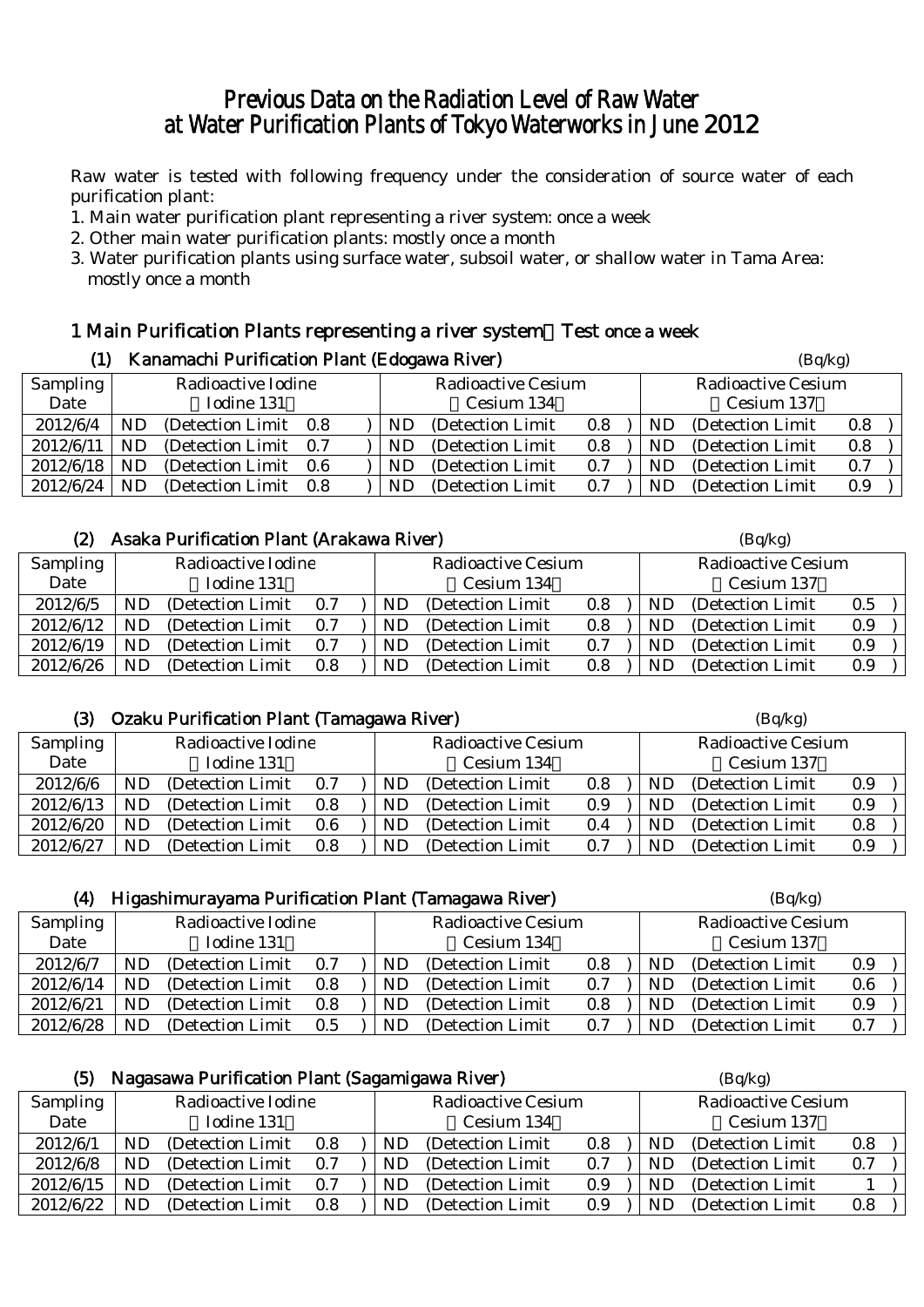| 2012/6/29 | <b>ND</b> | (Detection Limit) | 0.8 |  | <b>ND</b> | (Detection Limit) | $0.8\,$ | -NL | (Detection Limit) | 0.1 |
|-----------|-----------|-------------------|-----|--|-----------|-------------------|---------|-----|-------------------|-----|
|-----------|-----------|-------------------|-----|--|-----------|-------------------|---------|-----|-------------------|-----|

1 Sampling time 9:00 A.M.

2 Testing institute: Water Quality Management Center

3 ND (Not detectable) "Detection Limit" refers to the minimum detectable value. Radioactivity has the property wherein even using the same measurement device, the minimum level varies with the sample being measured. For example, a result of "ND (Detection Limit 2)" at X Purification Plant on a specific date means that the minimum measurement for that day's sample was 2 Bq/kg, but the concentration of radioactive particles in the sample was less than 2 Bq/kg. Cases such as this are listed in the above chart as "ND".

### 2 Other Main Purification Plants Test mostly once a month

|                  |          |                     | (Bq/kg)             |                     |
|------------------|----------|---------------------|---------------------|---------------------|
| Monitoring point | Samplin  | Radioactive Iodine  | Radioactive Cesium  | Radioactive Cesium  |
| (Water resource) | date     | Iodine 131          | Cesium 134          | Cesium 137          |
| Misato           | 2012/6/4 | N <sub>D</sub>      | <b>ND</b>           | ND                  |
| (Edogawa River)  |          | Detection Limit 0.6 | Detection Limit 0.8 | Detection Limit 0.8 |
| Misono           | 2012/6/5 | N <sub>D</sub>      | <b>ND</b>           | ND                  |
| (Arakawa River)  |          | Detection Limit 0.8 | Detection Limit 0.8 | Detection Limit 0.7 |
| Kinuta           | 2012/6/6 | ND                  | <b>ND</b>           | <b>ND</b>           |
| (Tamagawa River) |          | Detection Limit 0.9 | Detection Limit 0.8 | Detection Limit 1   |
| Sakai            | 2012/6/7 | ND.                 | ND.                 | ND.                 |
| (Tamagawa River) |          | Detection Limit 0.8 | Detection Limit 0.9 | Detection Limit 0.9 |
| Kinutashimo      | 2012/6/8 | ND.                 | ND.                 | ND.                 |
| (Tamagawa River) |          | Detection Limit 0.8 | Detection Limit 0.8 | Detection Limit 1   |

1 Sampling time 9:00 A.M.

2 Testing institute: Water Quality Management Center

3 ND (Not detectable) "Detection Limit" refers to the minimum detectable value. Radioactivity has the property wherein even using the same measurement device, the minimum level varies with the sample being measured. For example, a result of "ND (Detection Limit 2)" at X Purification Plant on a specific date means that the minimum measurement for that day's sample was 2 Bq/kg, but the concentration of radioactive particles in the sample was less than 2 Bq/kg. Cases such as this are listed in the above chart as "ND".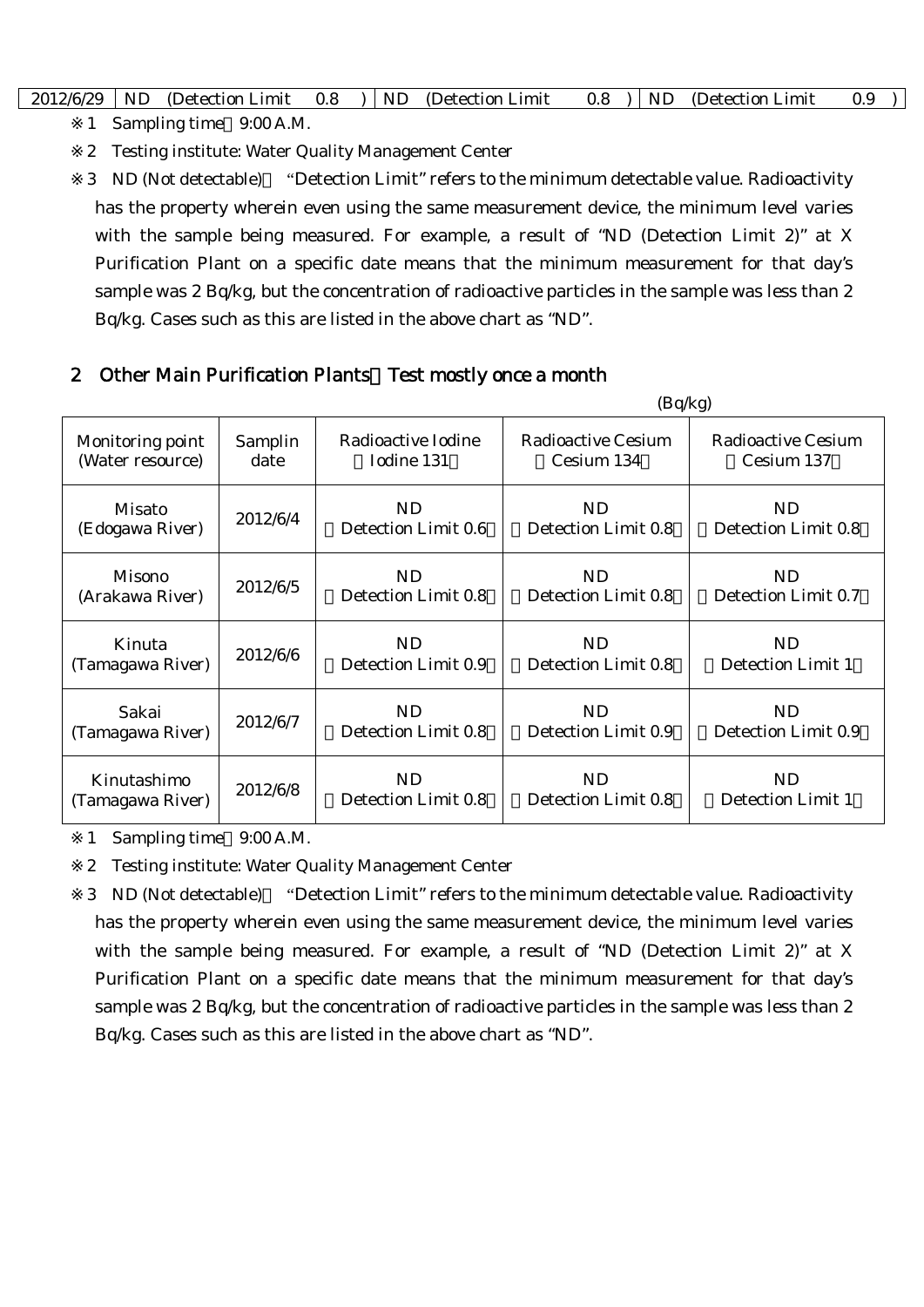# 3 Water purification plants using surface water, subsoil water, or shallow water in Tama Area Test mostly once a month

### < surface water >

|                                                                            |                                                |                  |                                    |                                         | (Bq/kg)                                 |
|----------------------------------------------------------------------------|------------------------------------------------|------------------|------------------------------------|-----------------------------------------|-----------------------------------------|
| Monitoring<br>point<br>(Adress)                                            | Water resource                                 | Sampling<br>date | Radioactive Iodine<br>Iodine 131   | <b>Radioactive Cesium</b><br>Cesium 134 | <b>Radioactive Cesium</b><br>Cesium 137 |
| Tokura<br>(261-2, Tokura,<br>Akiruno city)                                 | surface water<br>(Bonbori River,<br>Aki River) | 2012/6/11        | <b>ND</b><br>(Detection Limit 0.7) | <b>ND</b><br>(Detection Limit 0.7)      | <b>ND</b><br>(Detection Limit 0.8)      |
| Fukasawa<br>(560-6, Fukasaw<br>a, Akiruno city)                            | surface water<br>(Fukasawa River)              | 2012/6/12        | <b>ND</b><br>(Detection Limit 0.7) | <b>ND</b><br>(Detection Limit 0.8)      | <b>ND</b><br>(Detection Limit 0.8)      |
| Ogouchi<br>(1310-10, Tozura<br>-aza-<br>Amefuri, Okuta<br>ma town)         | surface water<br>(Kumoburo Valley)             | 2012/6/14        | <b>ND</b><br>(Detection Limit 0.6) | <b>ND</b><br>(Detection Limit 0.5)      | <b>ND</b><br>(Detection Limit 0.8)      |
| Ottsu<br>(1464-2, Ottsu<br>Akiruno<br>city)                                | surface water<br>(Osawa River)                 | 2012/6/19        | <b>ND</b><br>(Detection Limit 0.7) | <b>ND</b><br>(Detection Limit 0.8)      | <b>ND</b><br>(Detection Limit 0.9)      |
| Himura<br>(47, Sakai-aza<br>- Himura,<br>Okutama<br>town)                  | surface water<br>(Kawanori<br>Valley)          | 2012/6/21        | <b>ND</b><br>(Detection Limit 0.7) | <b>ND</b><br>(Detection Limit 0.7)      | <b>ND</b><br>(Detection Limit 0.7)      |
| Hikawa<br>(316, Hikawa-<br>aza-ohikawa,<br>Okutama<br>town)                | surface water<br>(Kawanori<br>Valley)          | 2012/6/24        | <b>ND</b><br>(Detection Limit0.8)  | <b>ND</b><br>(Detection Limit 0.7)      | <b>ND</b><br>(Detection Limit 0.7)      |
| Nippara<br>$(1055-5)$ . Nipp<br>ara-aza-<br>Ogawa,<br>Okutama<br>town)     | surface water<br>(Karo Valley)                 | 2012/6/26        | <b>ND</b><br>(Detection Limit 0.7) | <b>ND</b><br>(Detection Limit 0.4)      | <b>ND</b><br>(Detection Limit 0.6       |
| Tanasawa<br>$(583-5)$ . Tanasaw<br>a-aza-kashiwan<br>oki, Okutama<br>town) | surface water<br>(Nishi Creek)                 | 2012/6/26        | <b>ND</b><br>(Detection Limit 0.8) | <b>ND</b><br>(Detection Limit 0.6)      | <b>ND</b><br>(Detection Limit 0.8)      |

1 Sampling time 9:00 A.M.

2 Testing institute: Water Quality Management Center

3 ND (Not detectable) "Detection Limit" refers to the minimum detectable value. Radioactivity has the property wherein even using the same measurement device, the minimum level varies with the sample being measured. For example, a result of "ND (Detection Limit 2)" at X Purification Plant on a specific date means that the minimum measurement for that day's sample was 2 Bq/kg, but the concentration of radioactive particles in the sample was less than 2 Bq/kg. Cases such as this are listed in the above chart as "ND".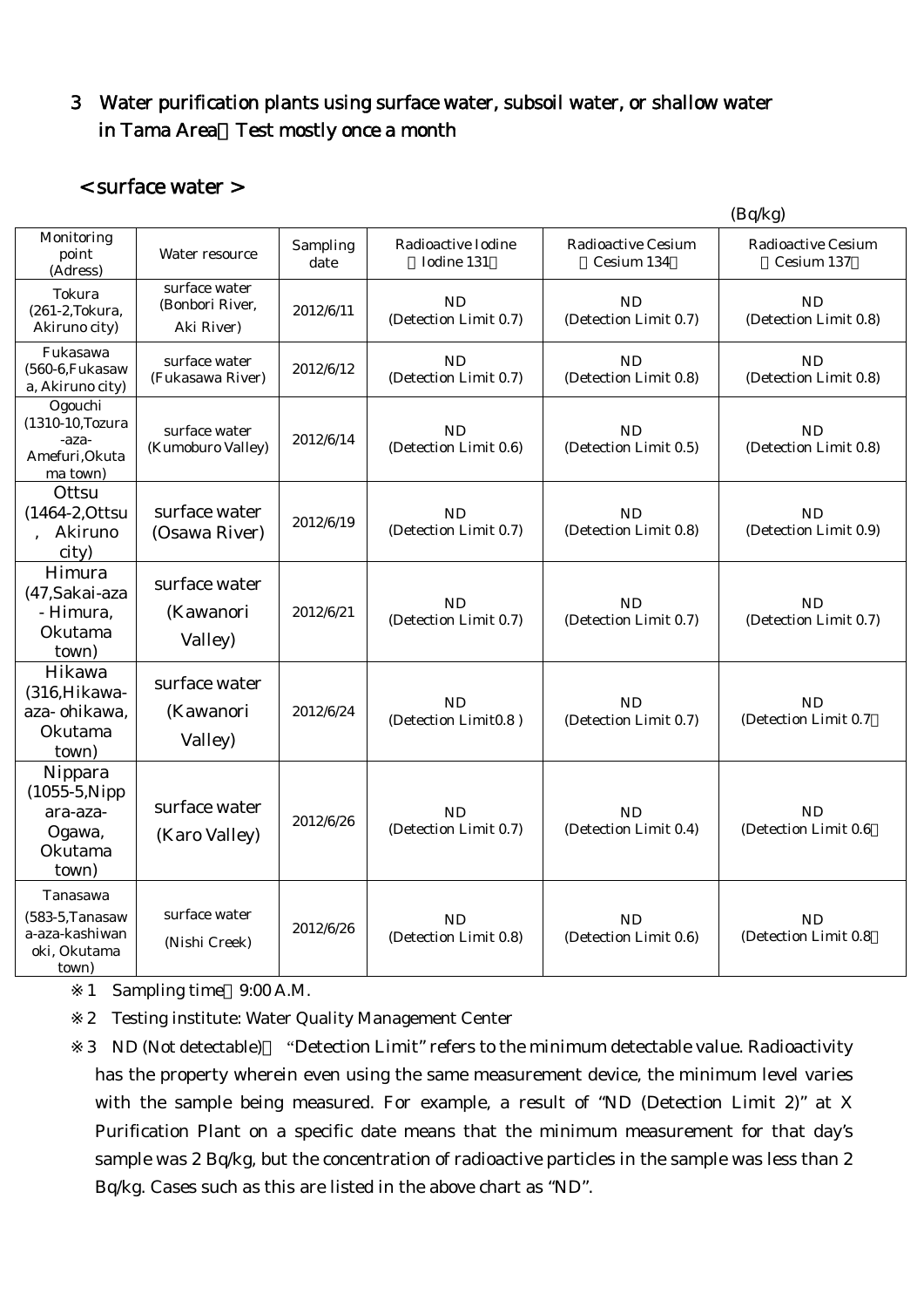## < shallow well >

|                  |              |           |                       |                           | (Bq/kg)               |
|------------------|--------------|-----------|-----------------------|---------------------------|-----------------------|
| Monitoring point | Water        | Sampling  | Radioactive Iodine    | <b>Radioactive Cesium</b> | Radioactive Cesium    |
| (Adress)         | resource     | date      | Iodine 131            | Cesium 134                | Cesium 137            |
| Kamiyotsugi      |              |           |                       |                           |                       |
| (407,            | shallow well | 2012/6/11 | ND                    | ND                        | ND.                   |
| Kamiyotsugi,     |              |           | (Detection Limit 0.7) | (Detection Limit 0.7)     | (Detection Limit 0.7) |
| Akiruno city)    |              |           |                       |                           |                       |

1 Sampling time 9:00 A.M.

2 Testing institute: Water Quality Management Center

3 ND (Not detectable) "Detection Limit" refers to the minimum detectable value. Radioactivity has the property wherein even using the same measurement device, the minimum level varies with the sample being measured. For example, a result of "ND (Detection Limit 2)" at X Purification Plant on a specific date means that the minimum measurement for that day's sample was 2 Bq/kg, but the concentration of radioactive particles in the sample was less than 2 Bq/kg. Cases such as this are listed in the above chart as "ND".

 $(D<sub>a</sub>/k<sub>a</sub>)$ 

### < subsoil water >

|                                                          |                                                 |                  |                                    |                                     | $(\mathbf{D}\mathbf{y} \mathbf{n}\mathbf{y})$ |
|----------------------------------------------------------|-------------------------------------------------|------------------|------------------------------------|-------------------------------------|-----------------------------------------------|
| Monitoring point<br>(Adress)                             | Water resource                                  | Sampling<br>date | Radioactive Iodine<br>Iodine 131   | Radioactive<br>Cesium<br>Cesium 134 | Radioactive<br>Cesium<br>Cesium 137           |
| Nariki<br>(7-1591-3, Nariki,<br>Oume city)               | subsoil water<br>(Nariki River)                 | 2012/6/13        | <b>ND</b><br>(Detection Limit 0.7) | <b>ND</b><br>(Detection Limit 0.6)  | <b>ND</b><br>(Detection Limit 0.8)            |
| Chigasedaini<br>$(1-69-1,$<br>Chigasemati,<br>Oume city) | subsoil water<br>(Tamagawa<br>River)            | 2012/6/17        | <b>ND</b><br>(Detection Limit 0.8) | <b>ND</b><br>(Detection Limit 0.7)  | <b>ND</b><br>(Detection Limit 0.7)            |
| Mitakesann<br>(179-2, Mitakesan<br>n, Oume city)         | subsoil water<br>(Kajika Creek,<br>Akuba Creek) | 2012/6/18        | <b>ND</b><br>(Detection Limit 0.7) | <b>ND</b><br>(Detection Limit 0.8)  | <b>ND</b><br>(Detection Limit 0.8)            |
| Sawaidaiichi<br>(1-535-3, Sawai,<br>Oume city)           | subsoil water<br>(Yakubo<br>River)              | 2012/6/20        | <b>ND</b><br>(Detection Limit 0.8) | <b>ND</b><br>(Detection Limit 0.7)  | <b>ND</b><br>(Detection Limit 1)              |
| Hinatawada<br>(2-370, Hinatawada<br>,Oume city )         | subsoil water<br>(Tamagawa<br>River)            | 2012/6/25        | <b>ND</b><br>(Detection Limit 0.7) | <b>ND</b><br>(Detection Limit 0.7)  | <b>ND</b><br>(Detection Limit 0.7)            |
| Sawaidaini<br>(3-667, Sawai,<br>Oume city)               | subsoil water<br>(Aoi River)                    | 2012/6/27        | <b>ND</b><br>(Detection Limit 0.7) | <b>ND</b><br>(Detection Limit 0.5)  | <b>ND</b><br>(Detection Limit 0.6)            |

1 Sampling time 9:00 A.M.

2 Testing institute: Water Quality Management Center